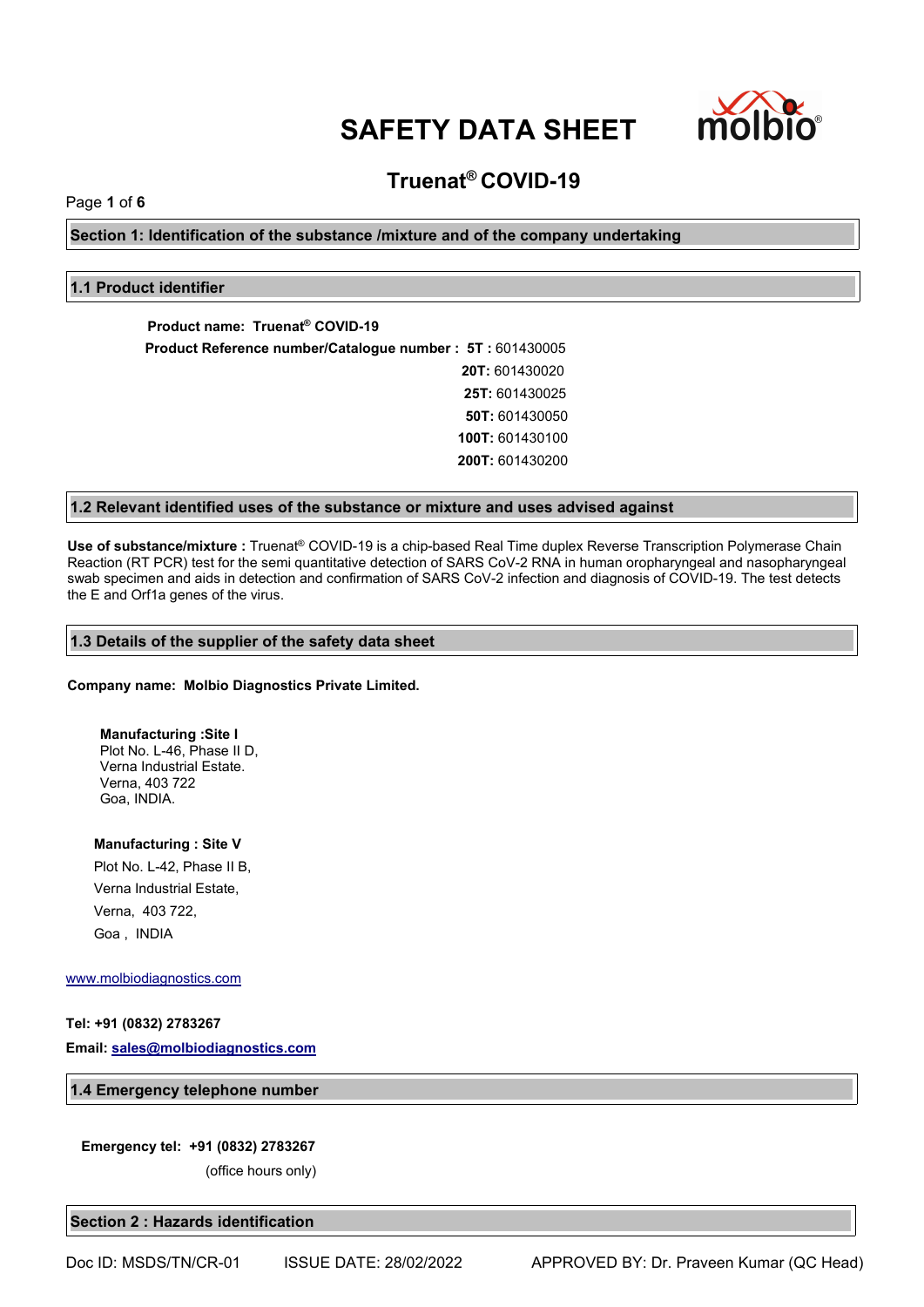

# **Truenat® COVID-19**

Page **2** of **6**

# **2.1 Classification of the substance or mixture**

**Classification under CLP:** This product has no classification under CLP.

#### **2.2 Label elements**

**Label elements:** Not Applicable

**Precautionary statements:** Not Applicable

### **2.3 Other hazards**

Not Applicable

#### **Section 3 : Composition /information on ingredients**

#### **3.1 Substances**

# **Truenat® COVID-19**

The concentration of the raw material (chemicals) used in preparation of the Biomix is very negligible (< 0.1 % w/w) in the final buffer concentration. The product has no classification under CLP and is not falling under SVHC as per REACH Regulation (EC) No 1907/2006.

#### **Contents:**

**Truenat<sup>®</sup> Blank chip PCBA** (CAS number Not Applicable)

#### *Biomix*

Tricine (CAS # 5704-04-1) Bovine Serum Albumin (CAS # 9048-46-8) Potassium Chloride (CAS # 7447-40-7) Tween 20(CAS # 9005-64-5) Trehalose (CAS # 6138-23-4) Taq Polymerase (CAS number Not Applicable) Trizma HCl (CAS # 1185-53-1) Magnesium Chloride (7786-30-3) EDTA (CAS # 60-00-4) Glycerol (CAS # 56-81-5) Paraffin Wax (CAS # 8002-74-2) Primer- Probe mix (CAS number Not Applicable) DNTPs (CAS number Not Applicable) Reverse Transcriptase (CAS number Not Applicable), Uracil N Glycosylase (CAS number Not Applicable) RNase Inhibitor (CAS number Not Applicable)

### **Section 4 : First aid measures**

### **4.1 Description of first aid measures**

**Skin contact:** Wash immediately with plenty of soap and water

**Eye contact:** Rinse cautiously with water for several minutes. Remove contact lenses, if present and if easy to do so. Continue rinsing. If eye irritation persists, seek medical advice/attention.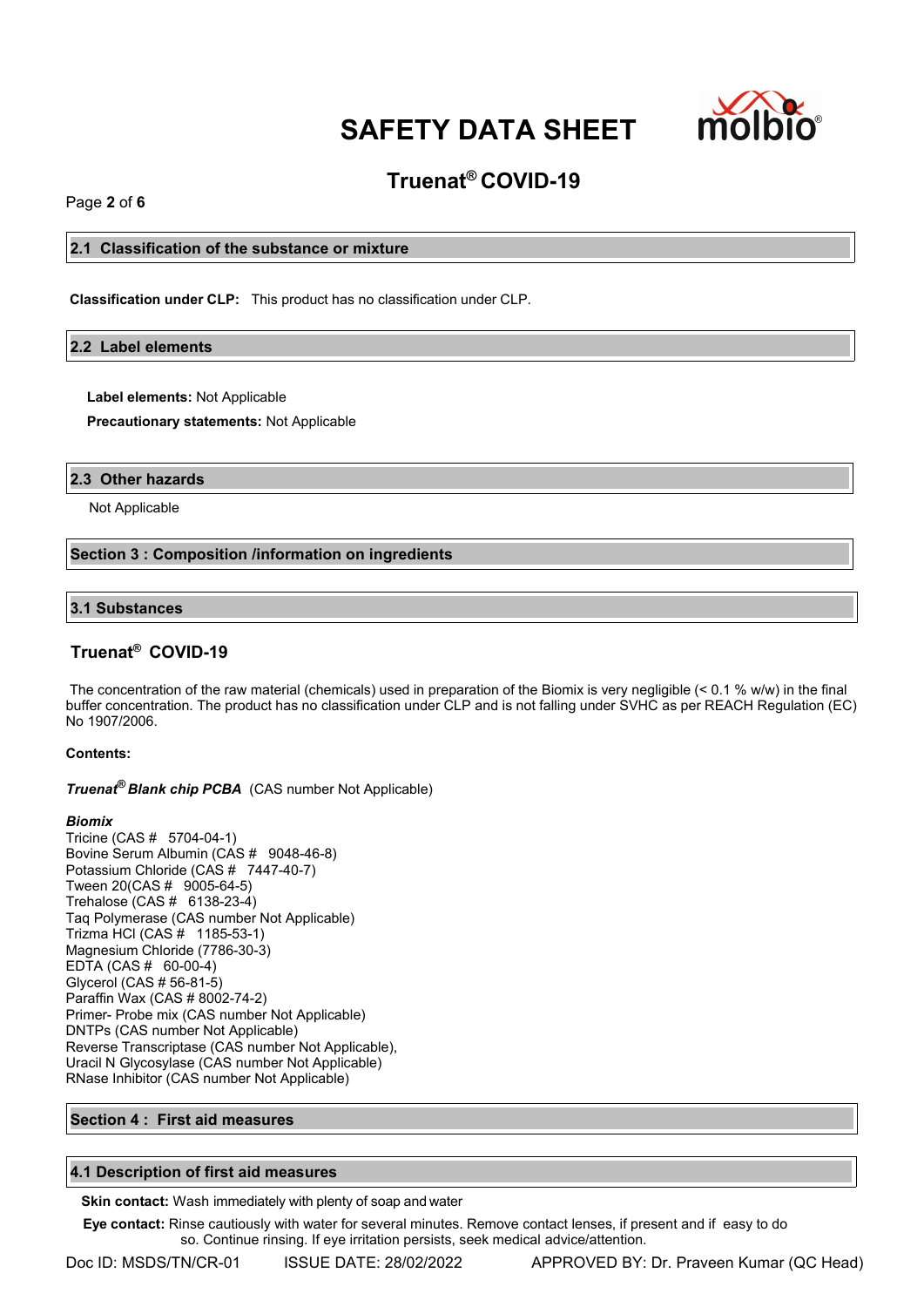

# **Truenat® COVID-19**

## Page **3** of **6**

**Ingestion:** Solid material is not acutely toxic; however, if molten material is swallowed, seek immediate medical attention.

**Inhalation:** Irritation is unlikely to occur but can be due to molten wax fumes, but in the event of discomfort, move the victim away from source of exposure and into fresh air, if necessary seek medical assistance.

## **4.2 Most important symptoms and effects, both acute and delayed**

**Skin contact:** Molten wax can cause thermal burns.

**Eye contact:** Redness and irritation.

**Ingestion:** There may be throat irritation.

**Inhalation:** No symptoms due to solid wax, but fumes might cause irritation and discomfort.

#### **4.3 Indication of any immediate medical attention and special treatment needed**

**Immediate / special treatment:** If eye irritation persists, seek medical advice/ attention. If molten material is swallowed, seek immediate medical attention.

#### **Section 5: Fire -fighting measures**

# **5.1 Extinguishing media**

**Extinguishing media:** Carbon dioxide, dry chemical powder or polymer foam.

#### **5.2 Special hazards arising from the substance or mixture**

**Exposure hazards:** No known specific hazards

#### **5.3 Advice for fire fighters**

**Advice for fire-fighters:** Wear self-contained breathing apparatus and protective clothing to prevent contact with skin and eyes.

#### **Section 6: Accidental release measures**

#### **6.1 Personal precautions, protective equipment and emergency procedures**

**Personal precautions:** Refer to section 8 of SDS for personal protection details.

#### **6.2 Environmental precautions**

**Environmental precautions:** Do not discard into drains or rivers, waste bins.

#### **6.3 Methods and material for containment and cleaning up**

**Containment and Clean-up procedures:** Spills of potentially infectious material should be cleaned up immediately with absorbent paper tissue and the contaminated area should be decontaminated with disinfectant such as 0.5% freshly prepared sodium hypochlorite.

Used Truenat® COVID-19 chip, remains of samples, reagents of human and animal origin, as well as contamination materials, disposables, neutralized acids and other waste materials must be discarded according to the local regulations after decontamination by immersion in a freshly prepared 0.5% of sodium hypochlorite for 30 minutes (1 volume if 5% sodium hypochlorite for 10 volumes of contaminated fluid or water)

#### **6.4 Reference to other sections**

**Reference to other sections:** Refer to section 8 of SDS.

Doc ID: MSDS/TN/CR-01 ISSUE DATE: 28/02/2022 APPROVED BY: Dr. Praveen Kumar (QC Head)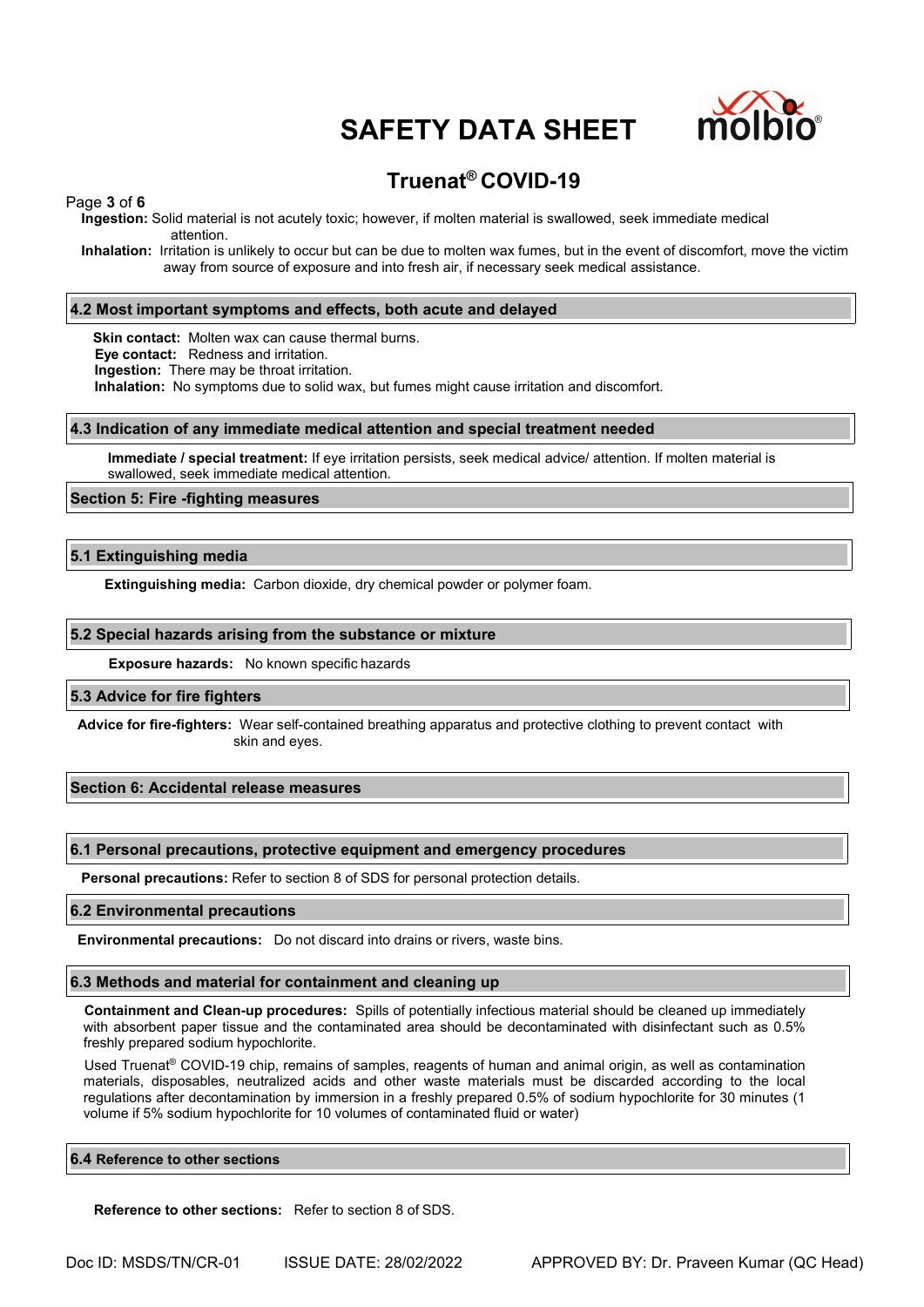

# **Truenat® COVID-19**

# Page **4** of **6**

# **Section 7: Handling and storage**

#### **7.1 Precautions for safe handling**

**Handling requirements:** No special requirements.

## **7.2 Conditions for safe storage , including any incompatibilities**

**Storage conditions:** Store in original container between 2ºC to 30ºC. Do not expose to moisture and direct sunlight. **Suitable packaging:** Must only be kept in original packaging.

#### **7.3 Specific end use(s)**

**Specific end use(s):** *In-vitro* diagnosis of COVID-19

# **Section 8: Exposure controls/personal protection**

# **8.1 Control parameters**

**Workplace exposure limits:** No data available.

#### **8.2 Exposure controls**

**Engineering measures:** Ensure all engineering measures mentioned in section 7 of SDS are in place.

**Respiratory protection:** Respiratory protection notrequired.

**Hand protection:** Protective gloves.

**Eye protection:** No specific measures are required when using good safe practice.

**Skin protection:** Protective clothing not required when using good safe practice.

## **Section 9: Physical and chemical properties**

#### **9.1 Information on basic physical and chemical properties**

**State:** Solid **Colour:** White **Odour:** Odourless **Solubility in water:** Insoluble

**Viscosity:** Not Applicable **Vapour pressure:** No data available. **Relative density:** No data available. **pH:** Not Applicable

**Boiling point/range°C:** No data available **Melting point/range°C:** No data available. **Flash point°C:** No data available **Autoflammability°C:** No data available.

#### **9.2 Other Information**

**Other information:** None

#### **Section 10: Stability and reactivity**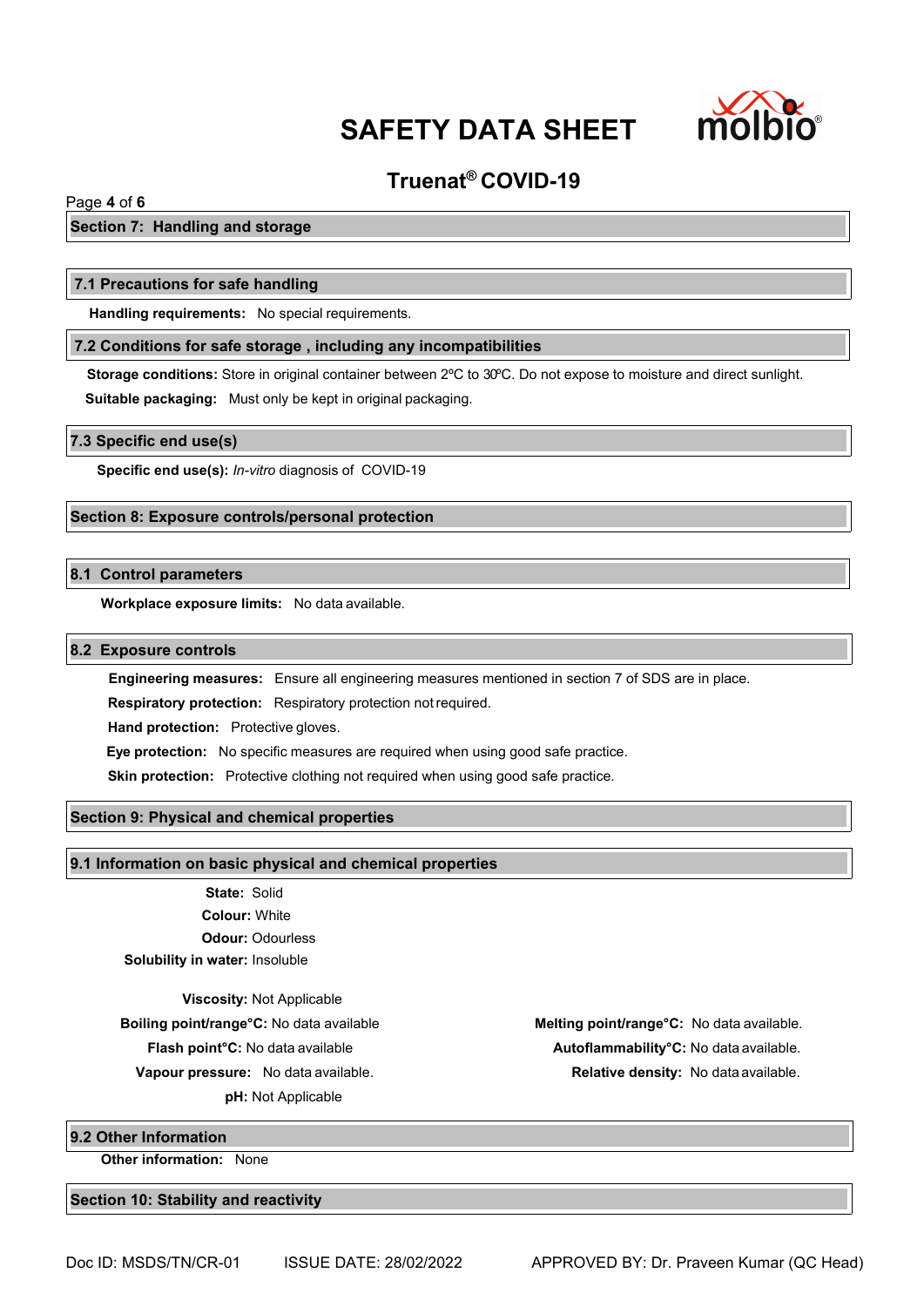

# **Truenat® COVID-19**

# Page **5** of **6**

# **10.1 Reactivity**

**Reactivity:** Stable under recommended transport or storage conditions.

#### **10.2 Chemical stability**

**Chemical stability:** Stable under specified conditions.

#### **10.3 Possibility of hazardous reactions**

**Hazardous reactions:** No possible hazardous reactions.

#### **10.4 Conditions to avoid**

**Conditions to avoid:** Exposure to high temperature.

#### **10.5 Incompatible materials**

**Materials to avoid:** Organic solvents.

# **10.6 Hazardous decomposition products**

**Hazardous decomposition products:** No hazardous decomposition products are formed in high quantities

#### **Section 11: Toxocological information**

#### **Section 11.1 Information on Toxocological effects**

**Toxicity values:** No data available.

#### **Symptoms/routes of exposure**

**Skin contact:** There may be mild irritation at the site of contact

**Eye contact:** There may be irritation and redness.

**Ingestion:** There may be irritation of the throat.

**Inhalation:** No symptoms due to solid wax, but fumes might cause irritation and discomfort.

# **Section 12: Ecological information**

#### **12.1 Toxicity**

**Ecotoxicity values:** No data available.

# **12.2 Persistence and degradability**

**Persistence and degradability:** N o n - b iodegradable.

## **12.3 Bioaccumulative potential**

**Bioaccumulative potential:** No bioaccumulation potential.

#### **12.4 Mobility in soil**

**Mobility:** Not readily absorbed into soil.

### **12.5 Results of PBT and vPvB assessment.**

Results of PBT and vPvB assessment: Not Applicable

# **12.6 Other adverse effects**